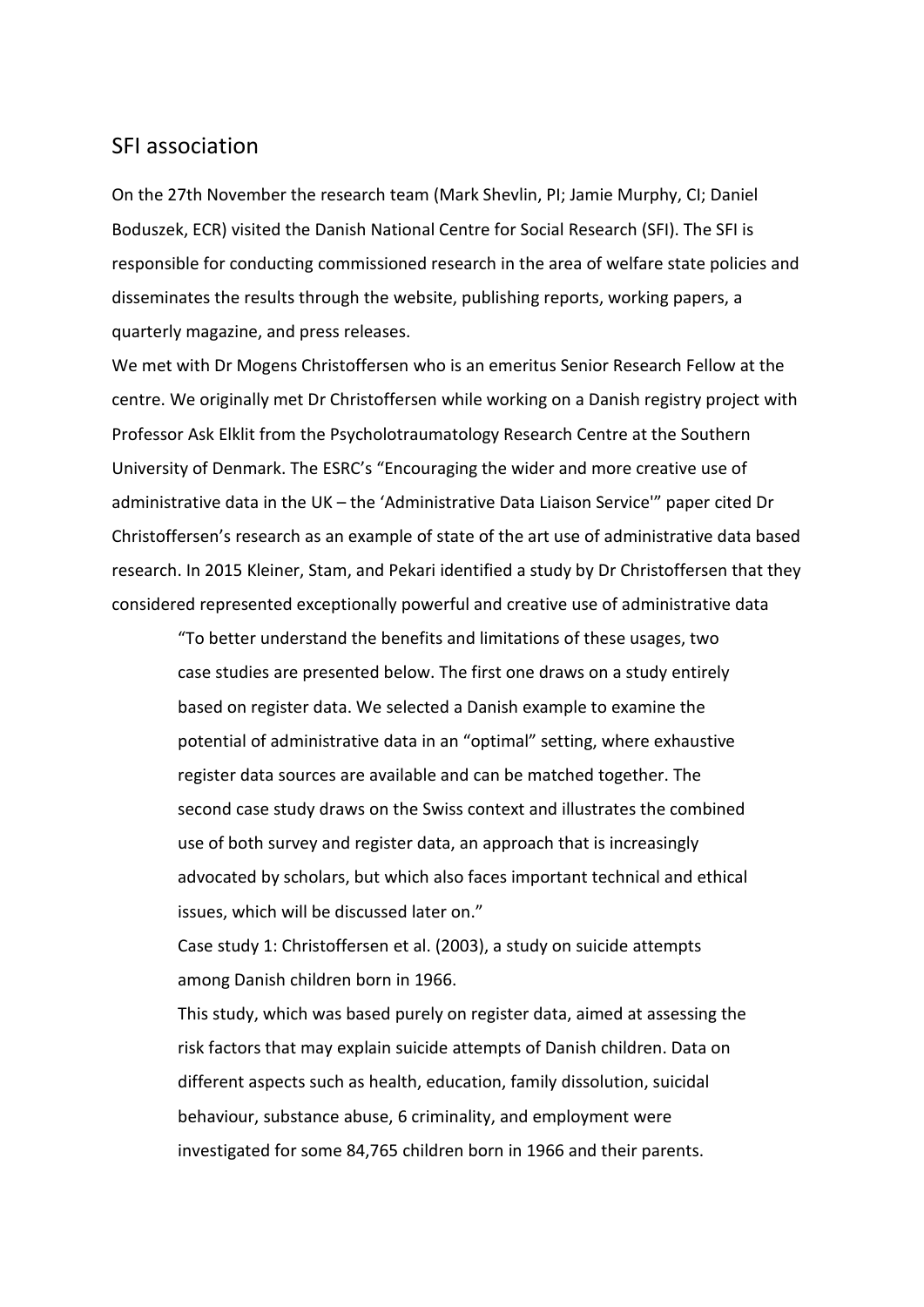Analyses revealed some interesting findings, such as relationships between first-time attempts and parental psychiatric disorders, suicidal behaviour, violence, child abuse, and neglect. Those who suffered from psychiatric disorders or physical handicaps, as well as those who had been legally imprisoned, who were addicted to drugs, or who were jobless were also at higher risk of suicide attempts. However, the study also stressed a number of important limitations. Analyses included those who had been hospitalized following a suicide-attempt, therefore only representing a portion of the overall cases of suicide attempts. Those who did commit suicide were not included in the data. Turning to the factors that may explain suicide attempts, only serious cases would appear in the registers, for example when it comes to situations of child neglect. 'Soft data', such as psychological factors or personal events that may account for suicide attempts (like the failure to pass an exam or a sentimental break-up) are not measured in registers. The authors also noted that life events that occurred the same year as the suicide attempt could not be accounted for, as it was not possible to know what came first. Furthermore, young adults who had travelled to another country were absent from the registries. The study design also meant that immigrants and refugees were excluded."

The meeting with Dr Christoffersen was incredibly helpful as he has a lot of experience in dealing with administrative data. He has worked with the Danish National Prescription Registry. He described many of the potential pitfalls in coding prescription data and offered insightful and helpful suggestions.

The geographical mapping aspect of our study was something he was particularly interested in and has put us in contact with his colleague Dr Vibeke Jakobsen who has developed some interesting ways to construct 'neighbourhoods' based on geo-referenced data and administrative data.

Dr Christoffersen will be attending the June 2018 International Conference for Administrative Data Research. The project team will all be meeting at the conference to review the project outcomes and plan for future analysis, publications, and dissemination.